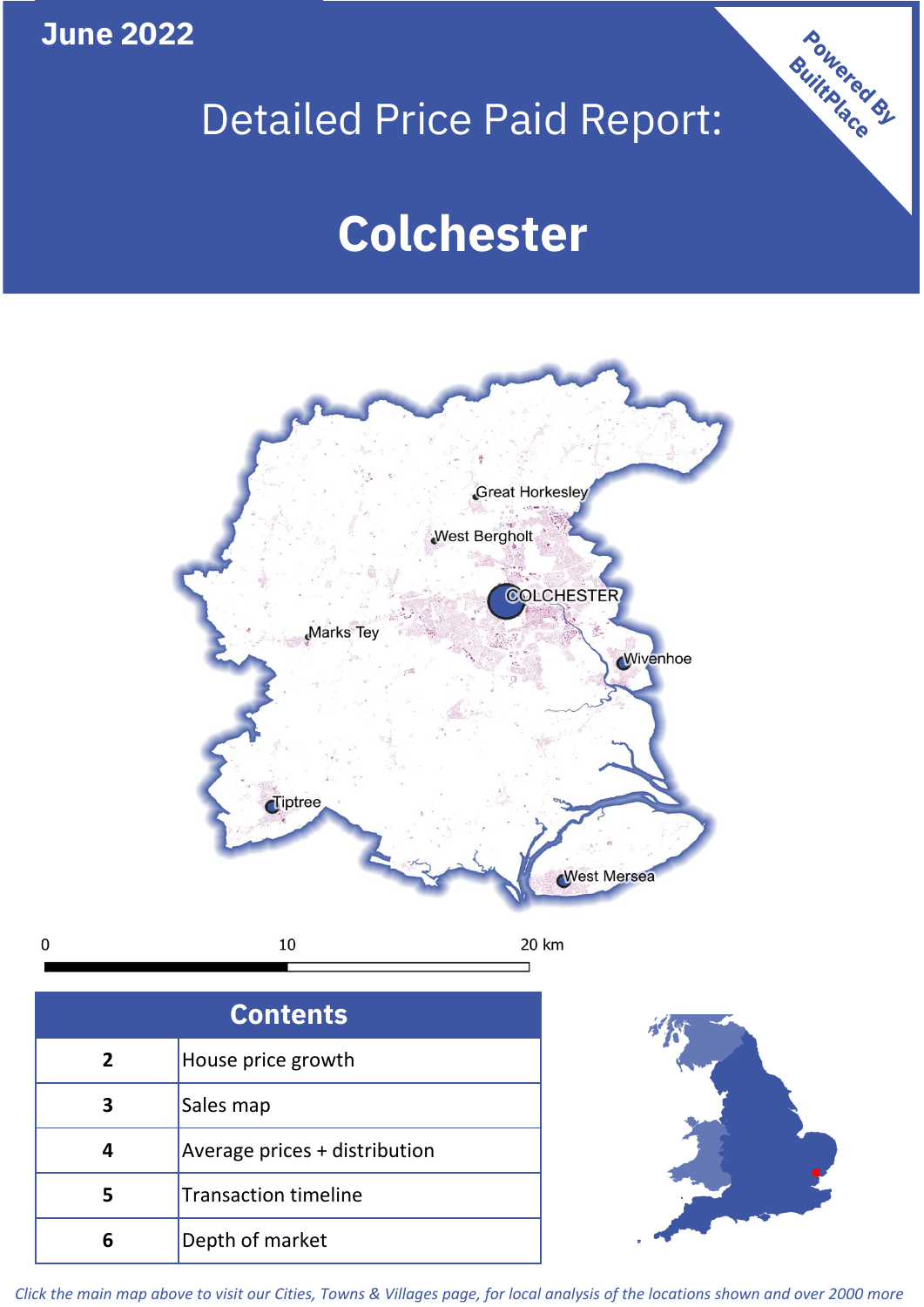## **Headline Data**

|                     | <b>Current level</b> | 3 month  | <b>Annual</b> | 5 year   | 10 year |
|---------------------|----------------------|----------|---------------|----------|---------|
| <b>House prices</b> | £306,533             | 2.5%     | 12.1%         | 21.5%    | 76.8%   |
| <b>Transactions</b> | 3,419                | $-11.9%$ | 18.9%         | $-10.1%$ | 23.5%   |

## **House Price Growth (April 2022 data)**

#### *Annual Change in House Prices*



House prices in Colchester grew by 12.1% in the 12 months to April 2022 (based on 3-month smoothed data). By comparison national house prices grew by 10.7% and prices in the East of England grew by 11.6% over the same period.

Colchester house prices are now 56.9% above their previous peak in 2007, compared to +64.9% for the East of England and +52.9% across England.



#### *Year-To-Date Change in House Prices, December to April*

Local prices have grown by 3.9% in 2022 so far, compared to growth of 0.9% over the same period last year.

#### *Source: OS OpenData; UK House Price Index (Contains HM Land Registry data © Crown copyright)*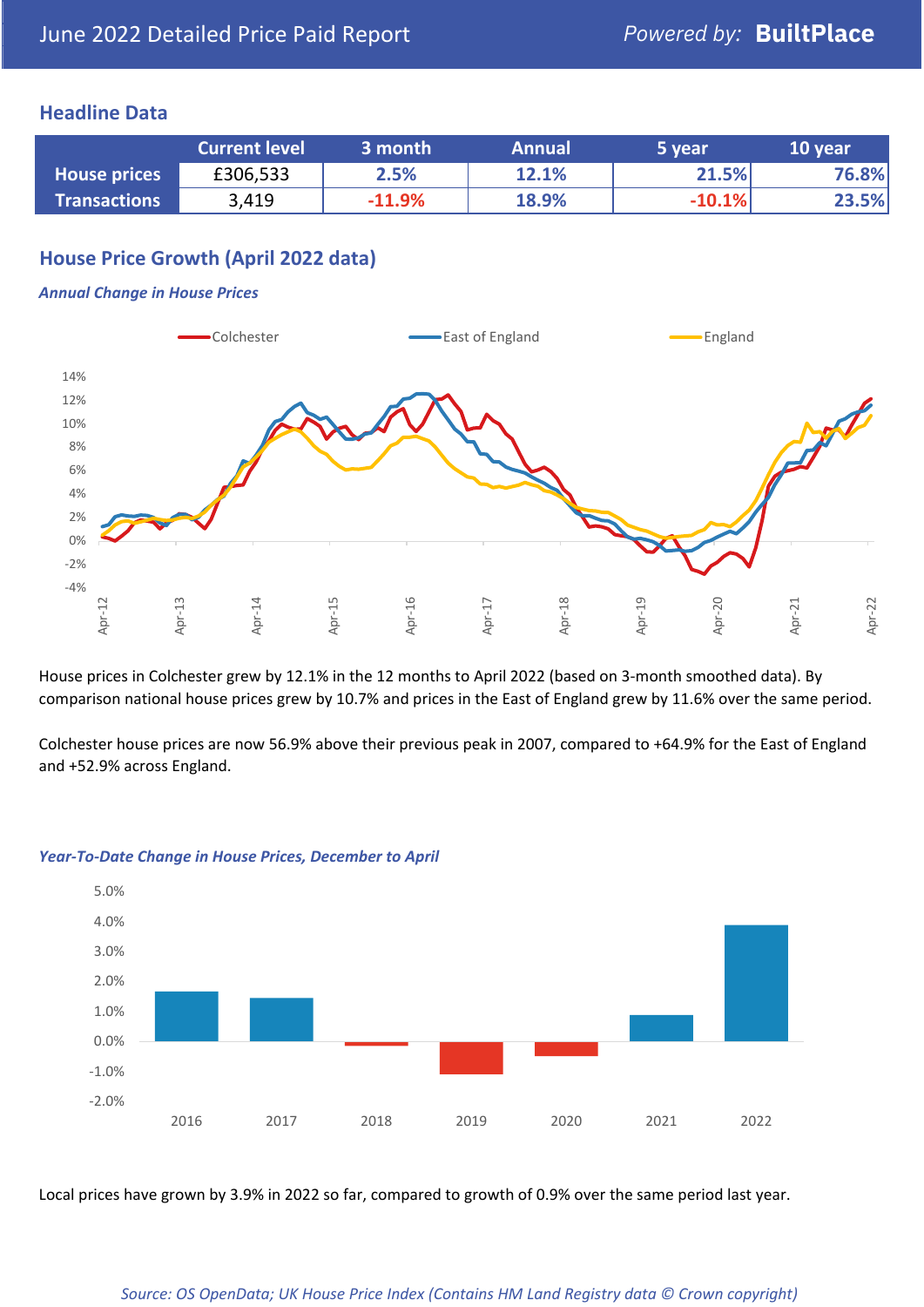## **House Price Map**

### *12 months to April 2022*



*Each point is one postcode, coloured by the average value relative to all sales in this local authority (price bands are LA-specific quintiles).*

## **Map Key**

| Min      | Max      |                            |
|----------|----------|----------------------------|
| Up to    | £201,000 | 1st quintile / lowest 20%  |
| £201,000 | £260,000 | 2nd quintile               |
| £260,000 | £317,000 | 3rd quintile               |
| £317,000 | £404,000 | 4th quintile               |
| £404,000 | and over | 5th quintile / highest 20% |

*Source: OS OpenData; UK House Price Index (Contains HM Land Registry data © Crown copyright)*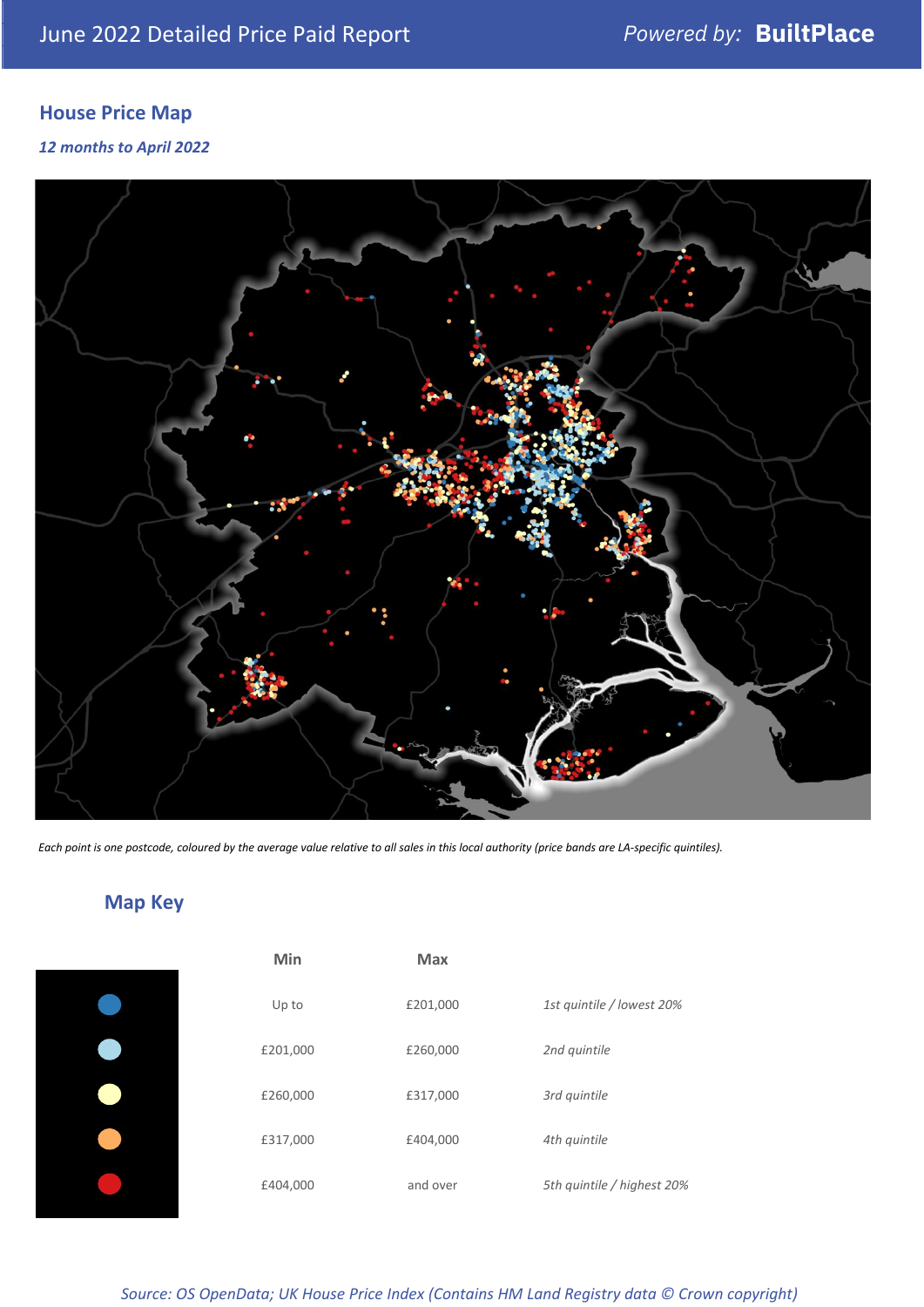## **Average House Price by Property Type**

#### *12 months to April 2022*



|                 | <b>New</b> | <b>Second hand</b> |  |  |
|-----------------|------------|--------------------|--|--|
| <b>Flat</b>     | £252,996   | £175,871           |  |  |
| <b>Terraced</b> | £403,331   | £262,770           |  |  |
| Semi-detached   | £353,008   | £314,376           |  |  |
| <b>Detached</b> | £408,231   | £476,354           |  |  |

## **House Price Distribution by Year**

*All properties, by price band and calendar year (2020 = year to date)*

|                    | 1997 | 2002 | 2007 | 2012 | 2017 | 2019 | 2020 |
|--------------------|------|------|------|------|------|------|------|
| <b>Under £100k</b> | 85%  | 36%  | 3%   | 7%   | 1%   | 1%   | 1%   |
| £100-200k          | 13%  | 50%  | 59%  | 54%  | 27%  | 17%  | 22%  |
| E200-300k          | 1%   | 10%  | 27%  | 26%  | 37%  | 35%  | 33%  |
| £300-400k          | 0%   | 2%   | 7%   | 8%   | 22%  | 26%  | 24%  |
| £400-500k          | 0%   | 1%   | 2%   | 2%   | 7%   | 11%  | 11%  |
| <b>£500k-1m</b>    | 0%   | 0%   | 1%   | 2%   | 5%   | 9%   | 8%   |
| £1-2m              | 0%   | 0%   | 0%   | 0%   | 0%   | 1%   | 0%   |
| <b>Over £2m</b>    | 0%   | 0%   | 0%   | 0%   | 0%   | 0%   | 0%   |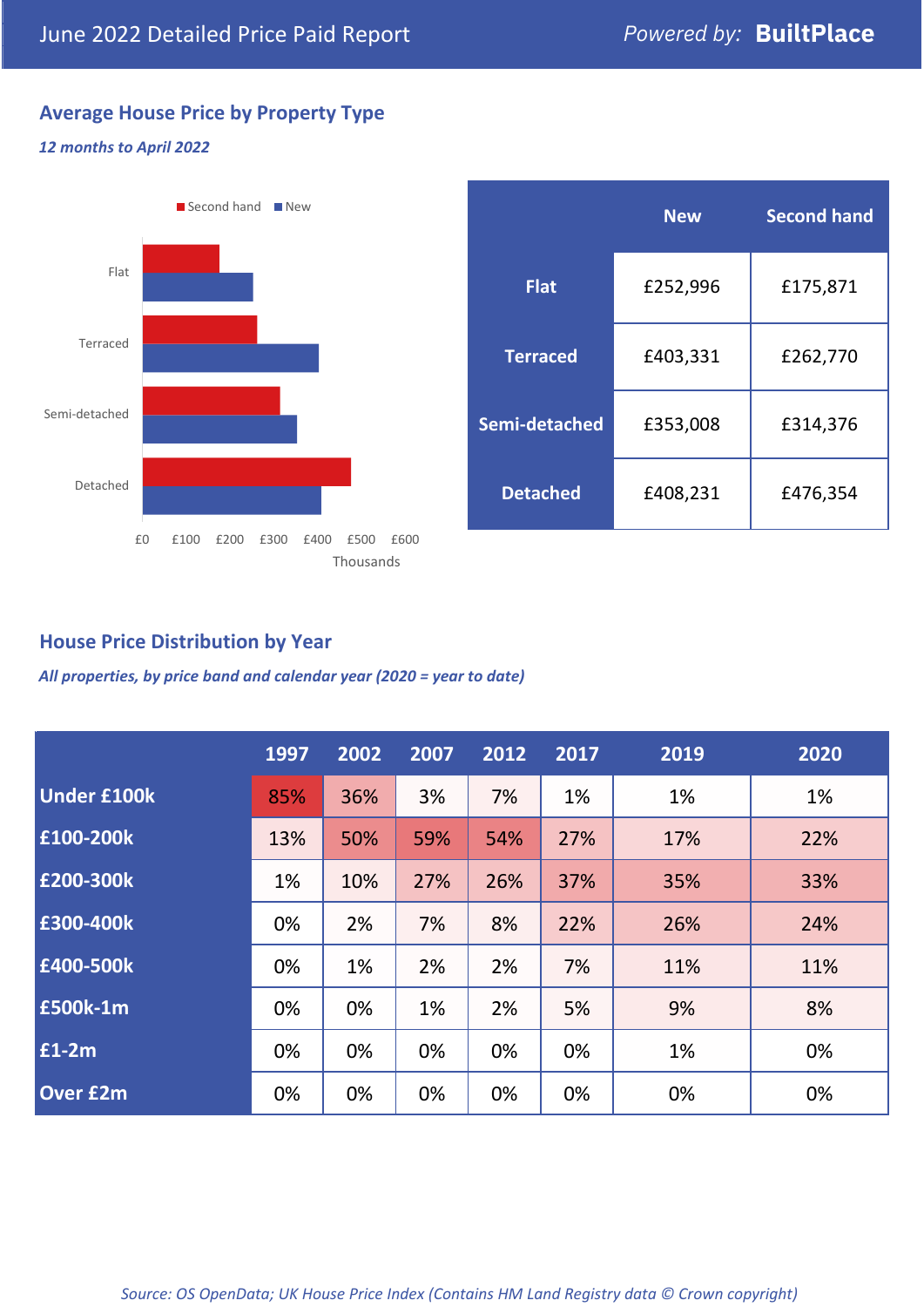## **Transactions (February 2022 data)**

*Annual Transactions, Indexed (2001-05 average = 100)*



There were 3,419 transactions in Colchester during the 12 months to February 2022. This is 79% of the average from 2001-05 and suggests activity is below pre-downturn levels.

Transactions in Colchester have fallen by 11.5% since 2014, compared to changes of -11.5% for East of England and -7.7% for England.



#### *Cash and New Build Sales as % of Total, by Year*

*Note: The data on this page EXCLUDES transactions identified as transfers under a power of sale/repossessions, buy-to-lets (where they can be identified by a mortgage), and transfers to non-private individuals - i.e. it comprises only Land Registry 'A' data.*